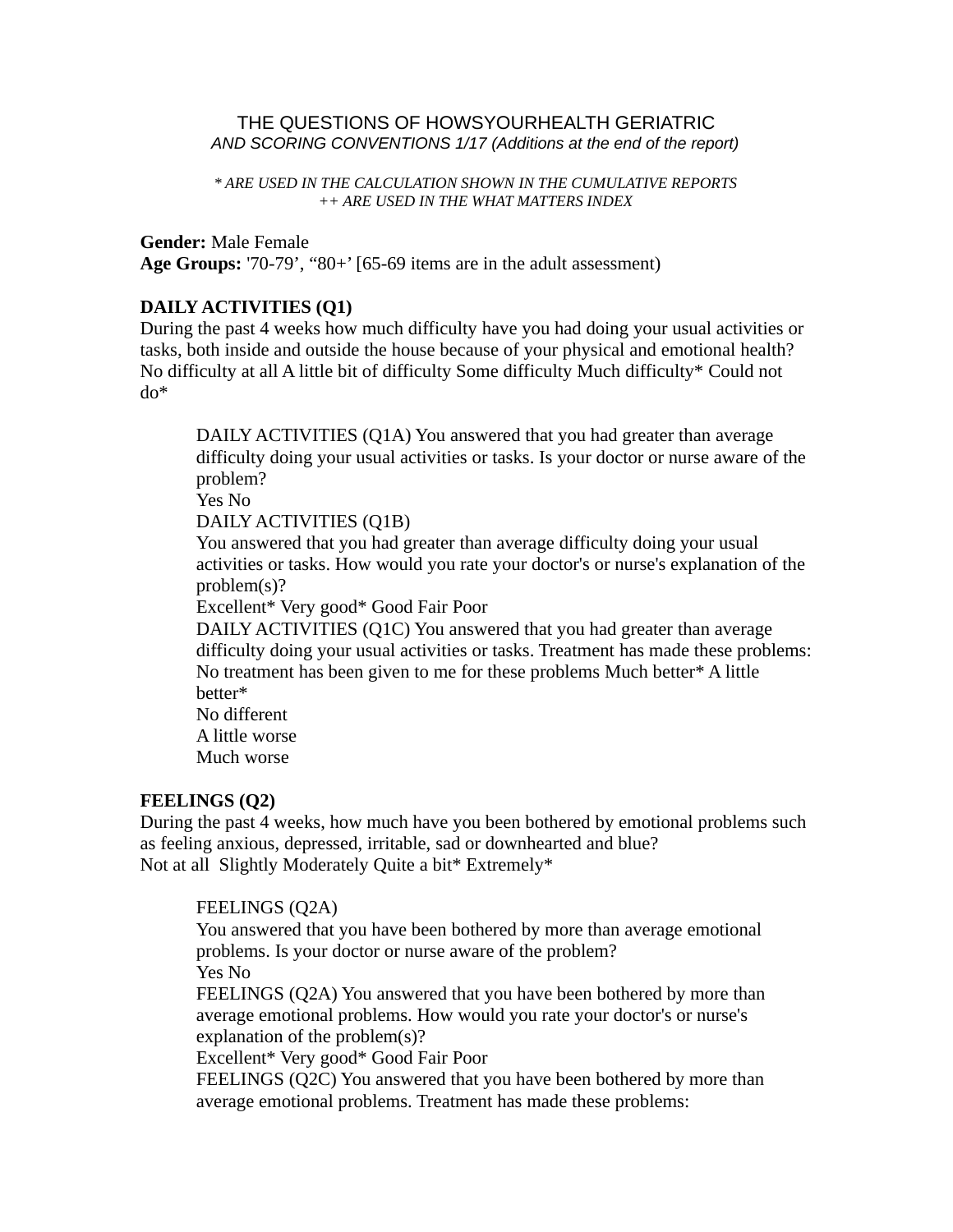No treatment has been given to me for these problems Much better\* A little better\* No different A little worse Much worse

### **SOCIAL ACTIVITIES (Q3)**

During the past 4 weeks, has your physical and emotional health limited your social activities with family friends, neighbors or groups?

Not at all Slightly Moderately Quite a bit\* Extremely\*

SOCIAL ACTIVITIES (Q3A) You answered that your social activities have been limited more than average. Is your doctor or nurse aware of the problem? Yes

No

SOCIAL ACTIVITIES (Q3B) You answered that your social activities have been limited more than average. How would you rate your doctor's or nurse's explanation of the problem(s)?

Excellent\* Very good\* Good Fair Poor

SOCIAL ACTIVITIES (Q3C) You answered that your social activities have been limited more than average. Treatment has made these problems:

No treatment has been given to me for these problems

Much better\* A little better\* No different A little worse Much worse

## **PAIN (Q4)**

During the past 4 weeks, how much bodily pain have you generally had? No pain Very mild pain Mild pain Moderate pain\***++** Severe pain\***++**

PAIN (Q4A)

You answered that you had greater than average bodily pain. Is your doctor or nurse aware of the problem?

Yes No

PAIN (Q4B)

You answered that you had greater than average bodily pain. How would you rate your doctor's or nurse's explanation of the problem(s)?

Excellent\* Very good\* Good Fair Poor

PAIN (Q4C) You answered that you had greater than average bodily pain. Treatment has made these problems:

No treatment has been given to me for these problems Much better\* A little better\* No different A little worse Much worse

## **SOCIAL SUPPORT (Q5)**

During the past 4 weeks, was someone available to help you if you needed and wanted help? For example, if you: felt very nervous, lonely or blue; got sick and had to stay in bed; needed someone to talk to; needed help with daily chores; or needed help just taking care of yourself

Yes, as much as I wanted Yes, quite a bit Yes, some Yes, a little\* No, not at all\*

SOCIAL SUPPORT (Q5A)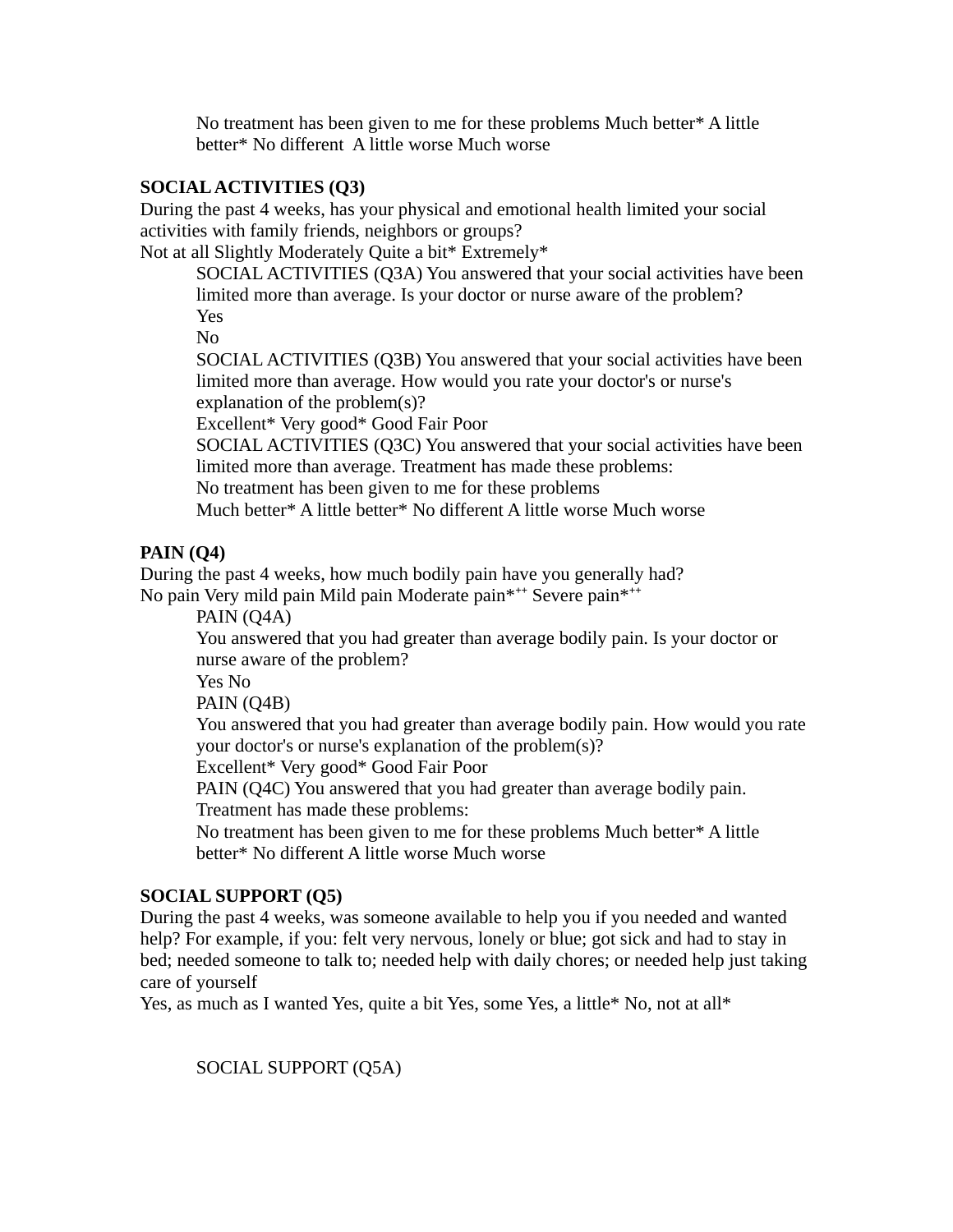You answered that you had very little or no social support. Is your doctor or nurse aware of the problem?

Yes No

SOCIAL SUPPORT (Q5B) You answered that you had very little or no social support. How would you rate your doctor's explanation of the problem(s)? Excellent\* Very good\* Good Fair Poor

SOCIAL SUPPORT (Q5C) You answered that you had very little or no social support. Treatment has made these problems:

No treatment has been given to me for these problems Much better\* A little better\* No different A little worse Much worse

### **PHYSICAL FITNESS (Q6)**

During the past 4 weeks, what was the hardest physical activity you could do for at least 2 minutes

Very heavy Heavy Moderate Light\* Very light\*

PHYSICAL FITNESS (Q6A)

You answered that you had greater than average difficulty doing physical activities. Is your doctor or nurse aware of the problem?

Yes No

PHYSICAL FITNESS (Q6B)

You answered that you had greater than average difficulty doing physical activities. How would you rate your doctor's or nurse's explanation of the problem(s)?

Excellent\* Very good\* Good Fair Poor

PHYSICAL FITNESS (Q6C) You answered that you had greater than average difficulty doing physical activities.

Treatment has made these problems: No treatment has been given to me for these problems Much better\* A little better\* No different A little worse Much worse

How often during the PAST FOUR WEEKS have you been **bothered** by any of the following problems?

Never Seldom Sometimes Often\* Always\*

Trouble thinking or remembering

Trouble urinating or wetting

Trouble hearing

Trouble seeing

Falling or dizzy when standing up

Trouble sleeping

Sexual Problems

Foot problems

Constipation

Trouble eating well

------------------------------------------------------------------------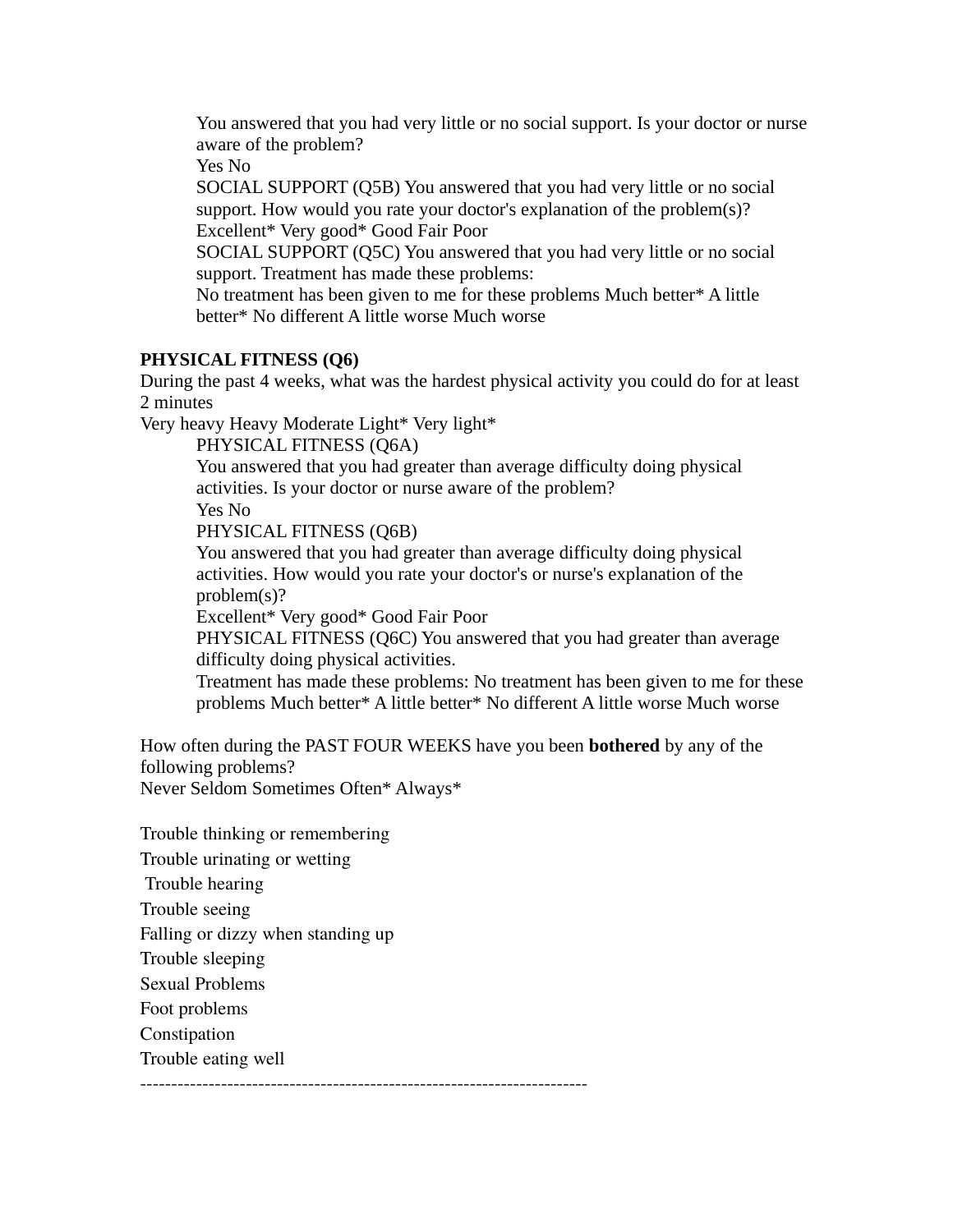Do you use any of the following: (Please mark all that apply)\*

| A cane, wheelchair, or walker                 |
|-----------------------------------------------|
| $Brace(s)$ or prosthesis                      |
| A hearing aid                                 |
| Dentures                                      |
| Reading glasses                               |
| Raised toilet seat, bathtub bars, toilet bars |
| Devices for dressing, eating, or bathing      |
| <b>Emergency Alert System</b>                 |
|                                               |

If you became too sick to speak for yourself, who would decide about medical treatment for you?

I am not sure Family members\* Friends\* My doctor\* Other\*

------------------------------------------------------------------------

You answered that you knew who would decide about medical treatment for you:

Do they know what you would want?

Yes\* No I am not sure

Is what you want in writing?

Yes\* No I am not sure

------------------------------------------------------------------------

Have you ever had a shot to prevent pneumonia(Pneumovax), in the past five years?

Yes\* No I am not sure

------------------------------------------------------------------------

Do you have a flu shot to prevent flu every year?

Yes\* No I am not sure

------------------------------------------------------------------------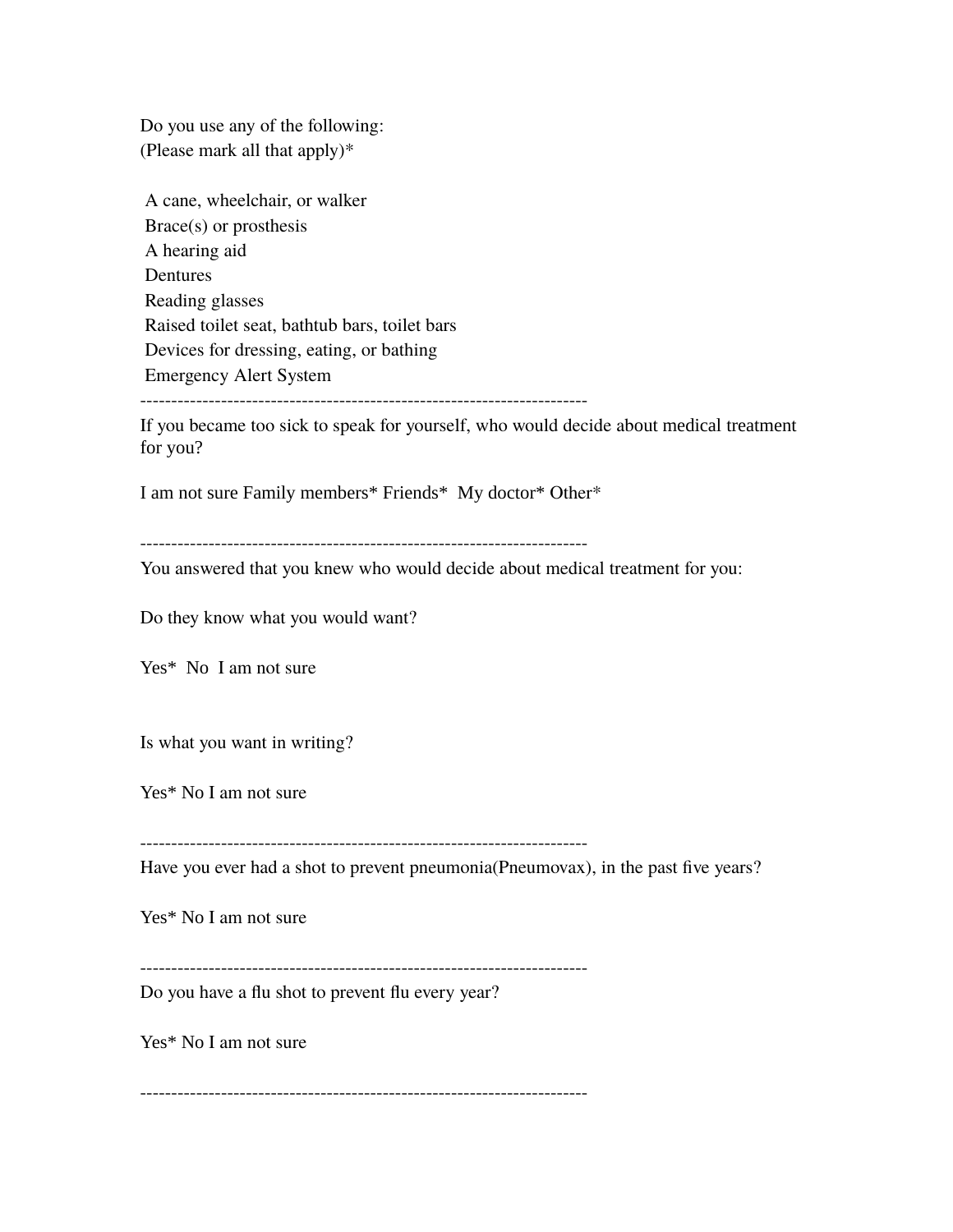Have you had a tetanus shot in the past 10 years?

Yes\* No I am not sure

------------------------------------------------------------------------

In the past two years, have you had a test for cancer of the bowel? Yes \* No No, but I have had a colonoscopy in the past nine years

------------------------------------------------------------------------

Have you been given any information to help you with the following:

Hazards in your house that might hurt you?

Yes\* No

Keeping track of your medications?

Yes\* No

------------------------------------------------------------------------

During the PAST FOUR WEEKS, have you seen any of the following health care workers?

(Please mark all that apply)

 I have not seen any other health care workers Your own or another doctor Home health aid or a nurse in your home Social worker Podiatrist (foot doctor) Chiropractor Mental health worker or psychiatrist or psychologist or counselor Physical therapist or occupational therapist Nurse practitioner or physician's assistant ------------------------------------------------------------------------

Can you get to places out of walking distance without help? (for example, can you travel alone on buses, taxis, or drive your own car)

Yes No\*

------------------------------------------------------------------------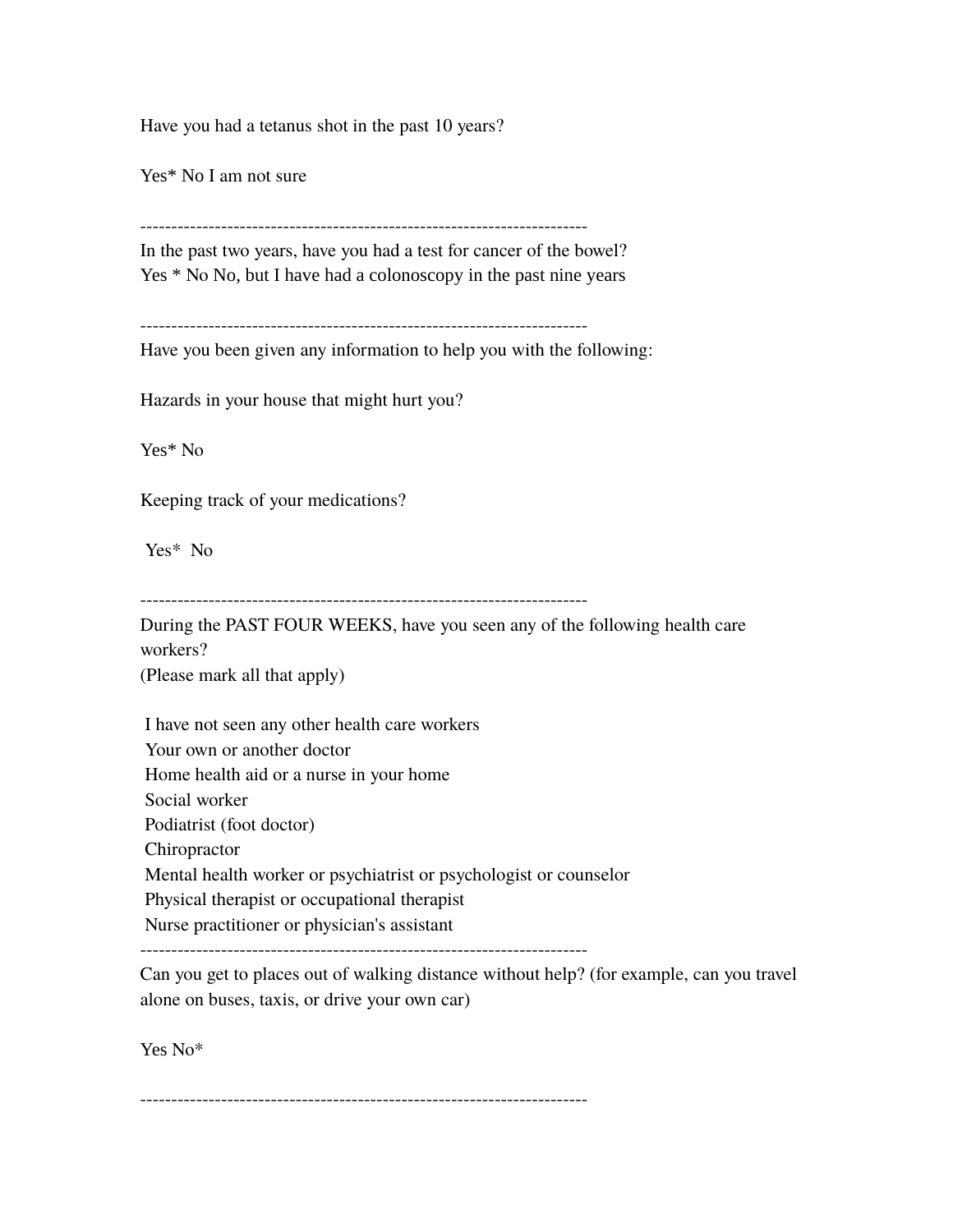Can you go shopping for groceries or clothes without someone's help?

Yes No\*

------------------------------------------------------------------------

Can you prepare your own meals?

Yes No\*

------------------------------------------------------------------------

Can you do your housework without help?

Yes No\*

------------------------------------------------------------------------

Can you handle your own money without help?

Yes No\*

------------------------------------------------------------------------

Because of any health problems, do you need the help of another person with your personal care needs such as eating, bathing, dressing or getting around the house?

'Yes', 'No' \*

---------------------------------------------------------------------

Do you have enough money to buy the things that you need to live everyday such as food, clothing, or housing?

Yes, usually Yes, sometimes\* No\*

------------------------------------------------------------------------ Are you having difficulties driving your car?

Yes, often\* Sometimes\* No Not applicable, I do not use a car

------------------------------------------------------------------------

Do you fasten your seat belt when you are in a car? 'Yes, almost always', 'Yes, sometimes', 'No'

--------------------------------------------------------------------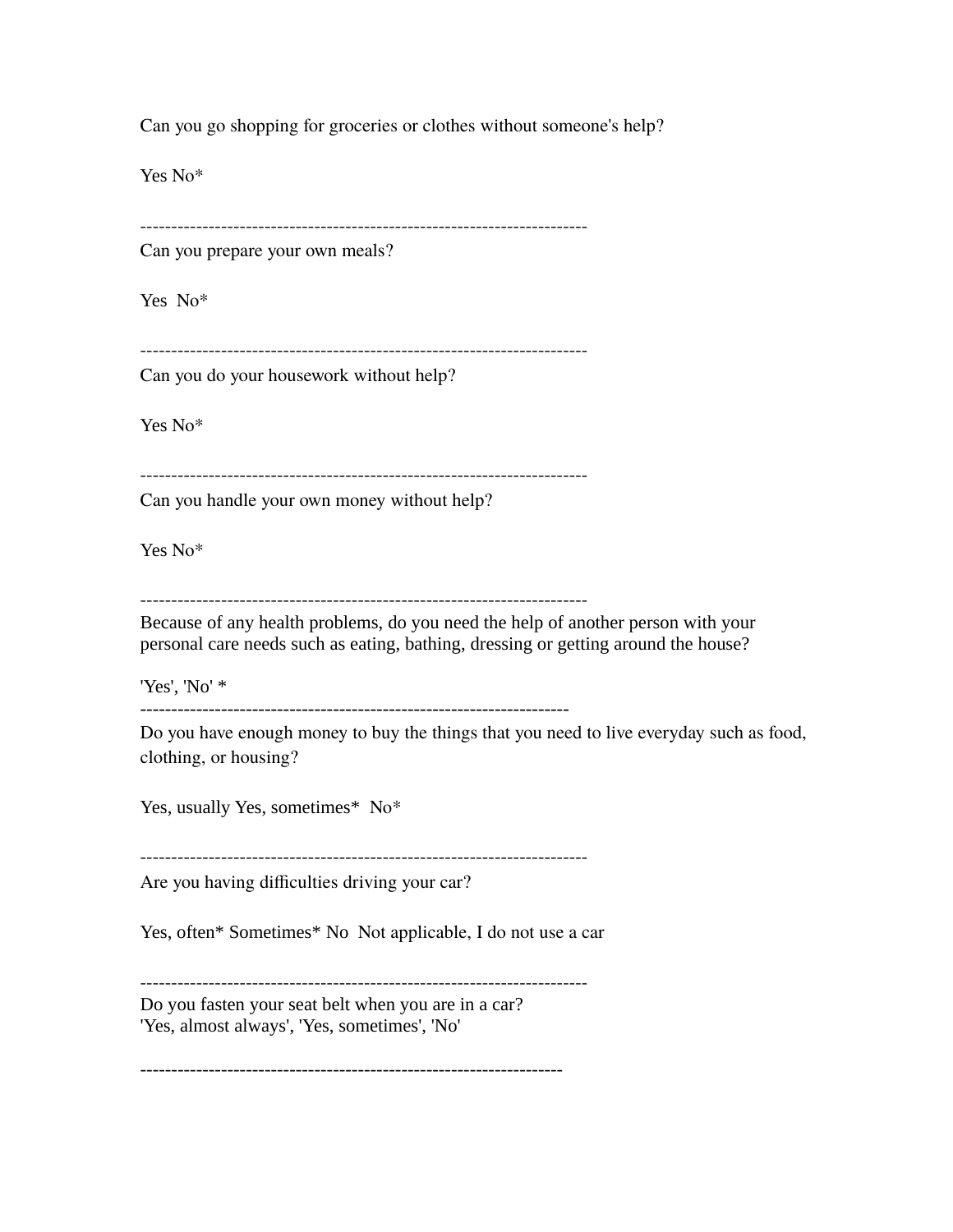Are you a smoker?

No Yes, and I might quit\* Yes, but I'm not ready to quit\*

During the PAST 4 WEEKS, how many drinks of wine, beer or other alcoholic beverages did you have?

10 or more per week \* 6-9 per week\* 2-5 per week 1 drink or less per week No alcohol at all

How often do you eat food that is healthy (such as fresh fruits, fish and vegetables) instead of unhealthy food (such as fried foods, sweets and "junk food")?

In the last week my evening meals were:

Always Healthy Meals\* Most of the time Healthy Meals\* Some of the time Healthy Meals A little of the time Healthy Meals'Almost never Healthy Meals

Do you **exercise** for about 20 minutes 3 or more days a week? (Q Exercise)

\*Yes, most of the time Yes, some of the time No, I usually do not exercise this much.

## **HEALTH HABIT CHANGE (Depending on previous responses)**

If you are interested in making a change in a risk to your health during the next two months, please check the one most important to you at this time.

I wish to quit smoking I wish to lose weight I wish to cut back on drinking alcohol I wish to exercise more regularly I wish to have better health habits such as eating right or avoiding accident risks I do not wish to make any change in a risk to my health at this time

# **HEALTH HABIT CONFIDENCE IN CHANGE (Depending on previous choice)**

You checked that during the next two months you….(filled in by choice) How confident are you that in two months you will be successful

Very confident\* Somewhat confident Not very confident

----------------------------------------------------------------------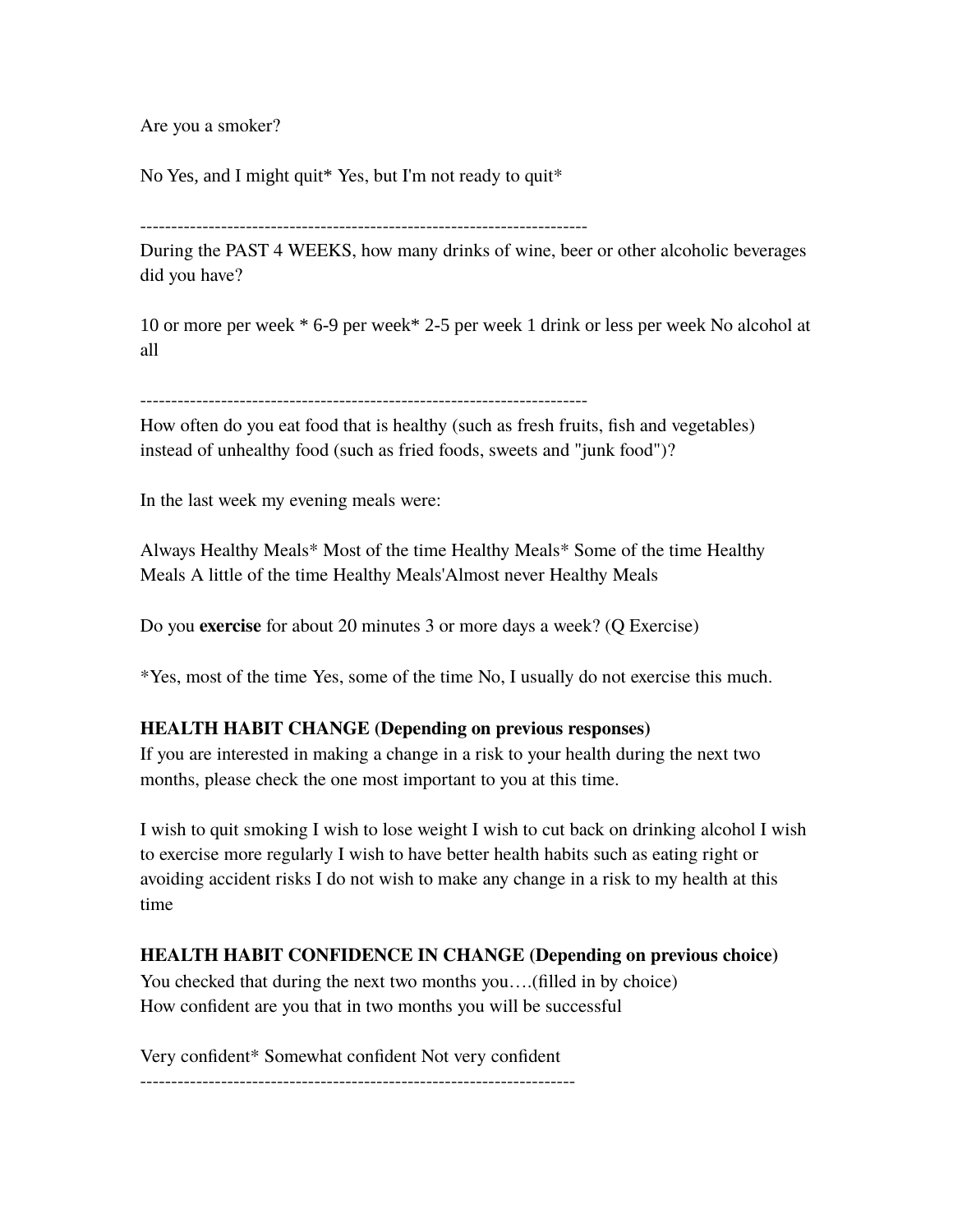How many different prescription medications are you currently taking more than three days a week?

None 1-2 3-5 More than 5\***++**

Do you believe any of your medications are making you ill?

------------------------------------------------------------------------

Yes\*<sup>++</sup> No Maybe, I am not sure<sup>\*\*+</sup> I am not taking any medications

------------------------------------------------------------------------

How often do you have trouble taking medicines the way you have been told to take them?

I do not have to take medicines', 'I always take them as prescribed', 'Sometimes I take them as prescribed', 'I seldom take them as prescribed']

------------------------------------------------------------------------

Have you fallen 2 or more times in the past year?

'Yes', 'No'

Are you afraid of falling?

'Yes', 'No'

------------------------------------------------------------------------

### OVERALL HEALTH

During the past 4 weeks, how would you rate your health in general?

Excellent Very good Good Fair\* Poor\*

------------------------------------------------------------------------

### QUALITY OF LIFE

How have things been going for you during the past four weeks?

Very well - could hardly be better Pretty good Good and bad parts about equal\*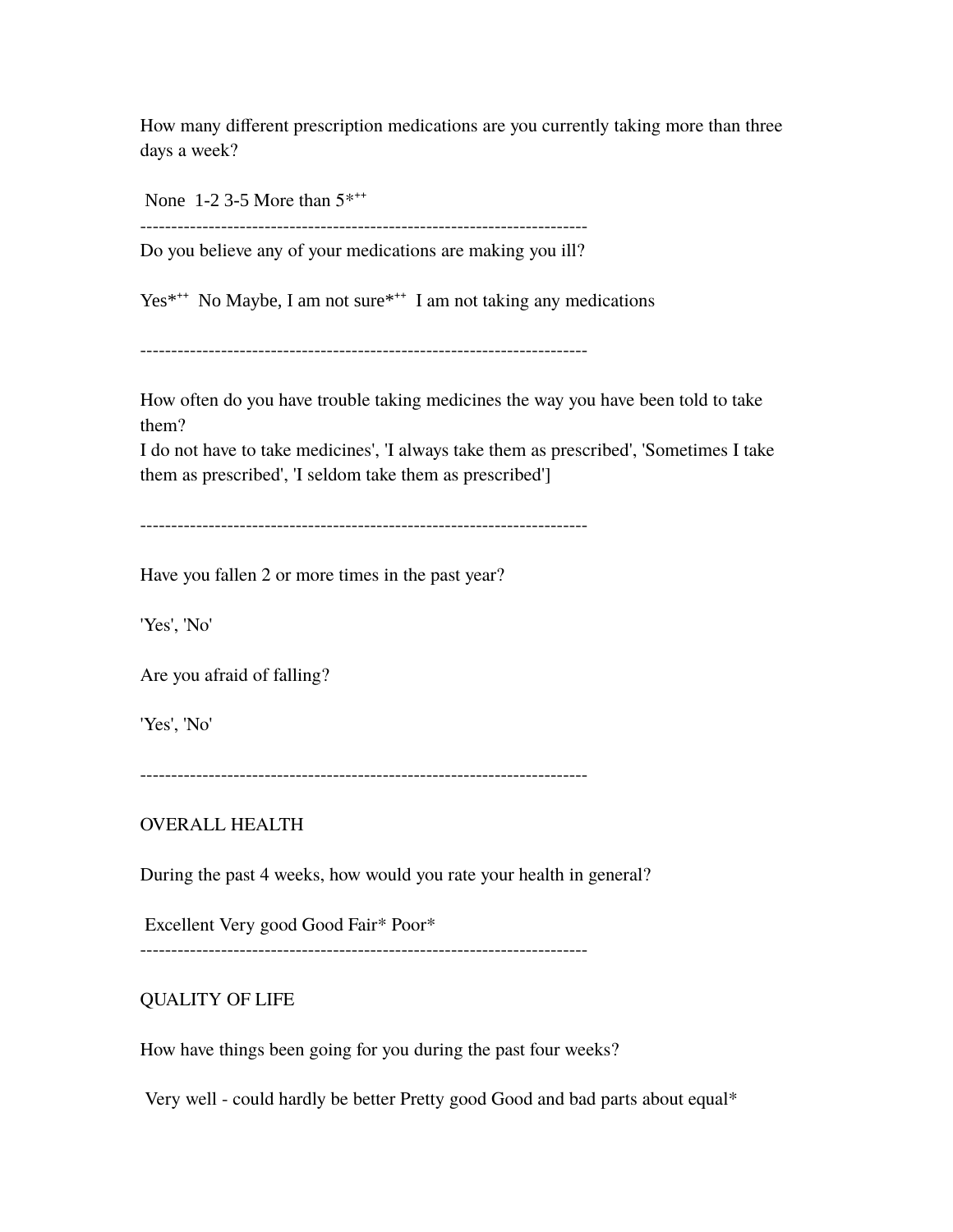Pretty bad\* Very bad - could hardly be worse\*

Has a doctor told you that you have any of these problems: (Please mark all that apply)

 High blood pressure Heart trouble or hardening of the arteries (Sugar) Diabetes Arthritis Asthma, bronchitis or emphysema Serious obesity (more than 15% overweight) ------------------------------------------------------------------------

You checked that you have high blood pressure, heart trouble, diabetes, or breathing problems.

In the past year have you been in the hospital or visited an emergency room because of any of these problems?

Yes \* No

------------------------------------------------------------------------

You checked that you have high blood pressure, heart trouble, diabetes, or breathing problems.

In general, how would you rate the information given to you about these problem(s) by your doctor or a nurse?

 Excellent\* Very Good\* Good Fair Poor I do not remember receiving any information -----------------------------------------------------------------------

You checked that you have high blood pressure, heart trouble, diabetes, or breathing problems.

In general, how much have any of the doctors or nurses helped you live with these problems?

 A lot\* Some A little Not much I have not needed any help ------------------------------------------------------------------------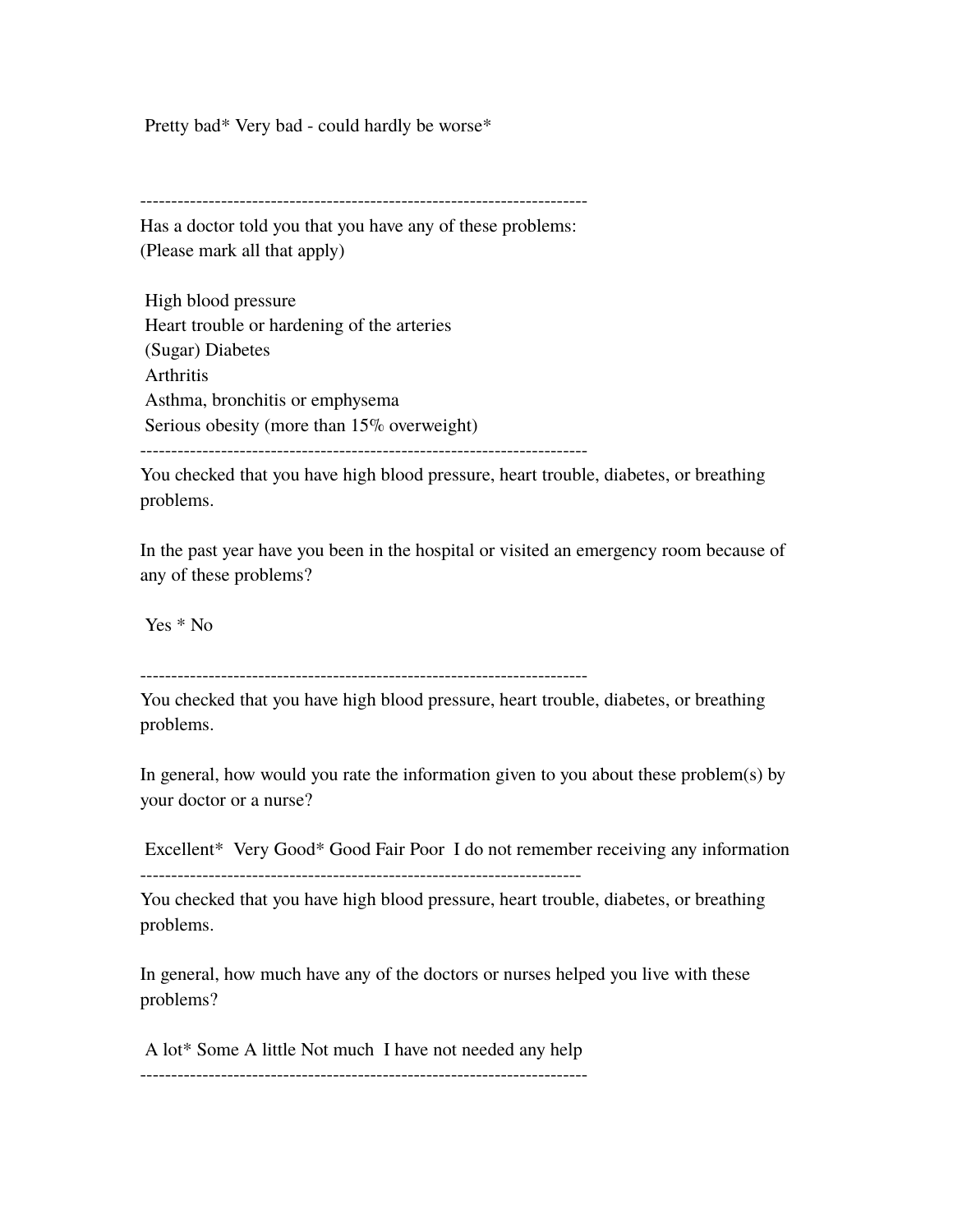You checked that you have high blood pressure, heart trouble, diabetes, or breathing problems.

------------------------------------------------------------------------

What is your weight in pounds (kilograms)?

 less than 100 (45) 100-120 (46-55) 121-140 (56-64) 141-160 (65-73) 161-180 (74-82) 181-200 (83-91) 201-220 (92-100) 221-240 (101-109) 240 or more (>110) ------------------------------------------------------------------------

What is your height in inches (within 2 inches)?

Feet: Inches:

#### **You indicated earlier that you have breathing problems.**

How would you **rate the information** your doctor or a nurse gave you about: Excellent\* Very Good\* Good Fair Poor I do not remember receiving any information

How to **adjust medicines** for your shortness of breath?(Q Breathing 1A) How to **use inhaled** medicines? (Q Breathing 1B)

Do you use an **inhaled steroid**? (Q Breathing 2) Yes\* No Not sure

#### **You indicated earlier that you have diabetes.**

How often do you keep your **blood sugar (glucose) in normal range** (between 80 and 150)? (Q Diabetes 1) I do not test my blood sugar \*All of the time \*Often Sometimes Rarely Never

How would **you rate the information** your doctor or a nurse gave you about: \*Excellent \*Very Good Good Fair Poor I do not remember receiving any information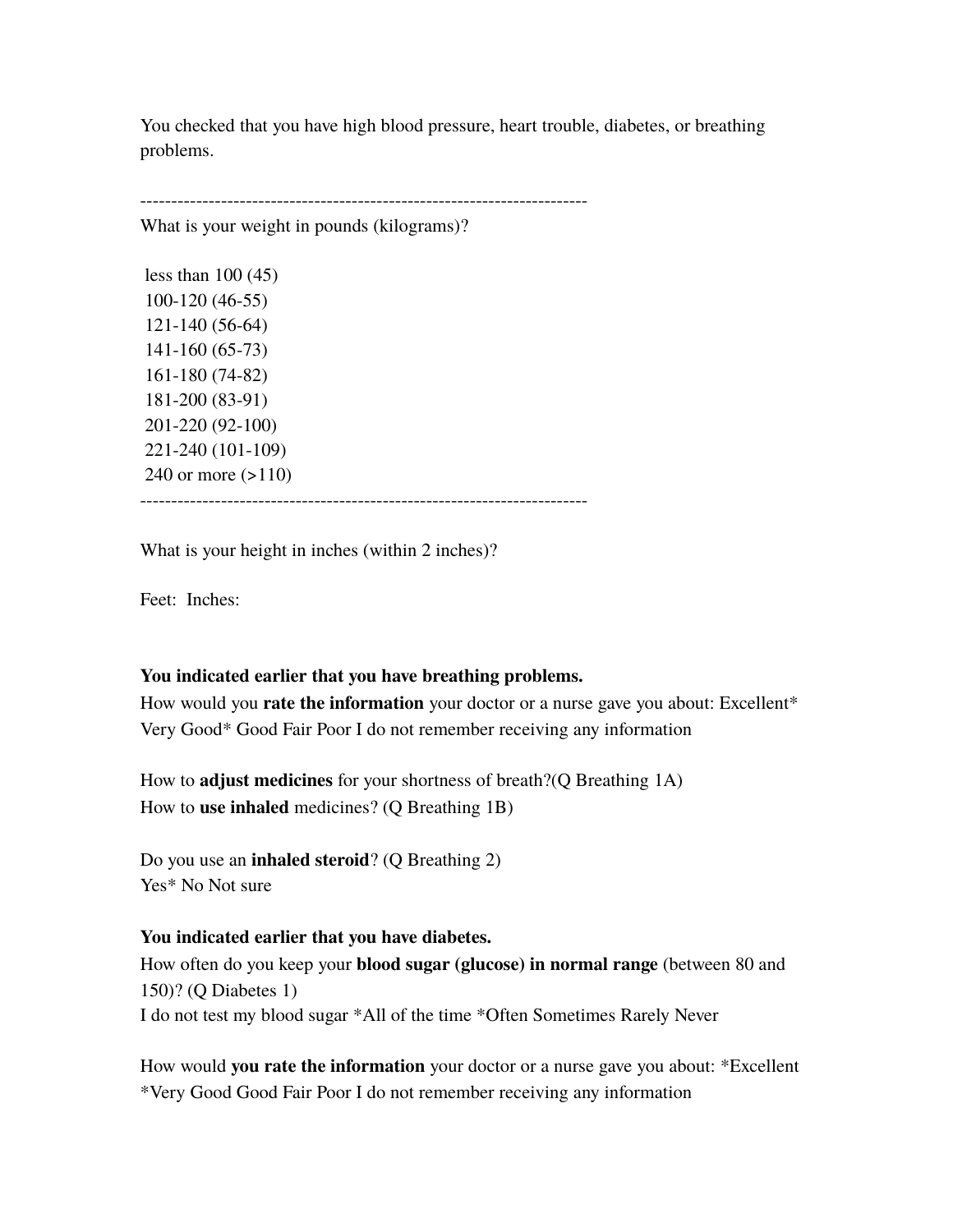Having your **eyes checked**? (Q Diabetes 2A) How to **check feet** and choose proper shoes? (Q Diabetes 2B) How to **adjust medicines for diabetes** and recognize when to call a doctor or nurse for help? (Q Diabetes 2C)

If your **blood sugar level before eating** was checked in the past four weeks, what was it? (Q Diabetes 3) Less than 100 101-120 121-140 141-160 161-180 181-200 201-250 Over 250

# **You indicated earlier that you have high blood pressure**

How would you rate the **blood pressure information** your doctor or nurse has given you? \*Excellent \*Very Good Good Fair Poor I do not remember receiving any information

What to do if you **miss a dose** of your medicine? (Q HBP 1A) The effect of **weight and salt** on our blood pressure? (Q HBP 1B) The **problems blood pressure medications** might cause you? (Q HBP 1C)

Do you **check your own blood pressure**? (Q HBP 2)

\*Yes, often Yes, sometimes Almost never Never

What was your last blood pressure? (Q HBP 3A) High Number (systolic) Under 100 100-120 121-130 131-140 141-150 151-160 161-170 Over 171 I don't know Low Number (diastolic) (Q HBP 3B) Less than 60 60-70 71-80 81-90 91-100 101-110 Over 110 I don't know

# **[For Hypertension, Diabetes, and Heart Disease]**

What was your **last total cholesterol level**? (Q Heart 0) Less than 100 101-130 131-160 161-180 181-200 201-220 221-240 Over 240 I don't know

## **You indicated earlier that you have heart trouble.**

Have you ever had a **heart attack**? (Q Heart 1A) Yes No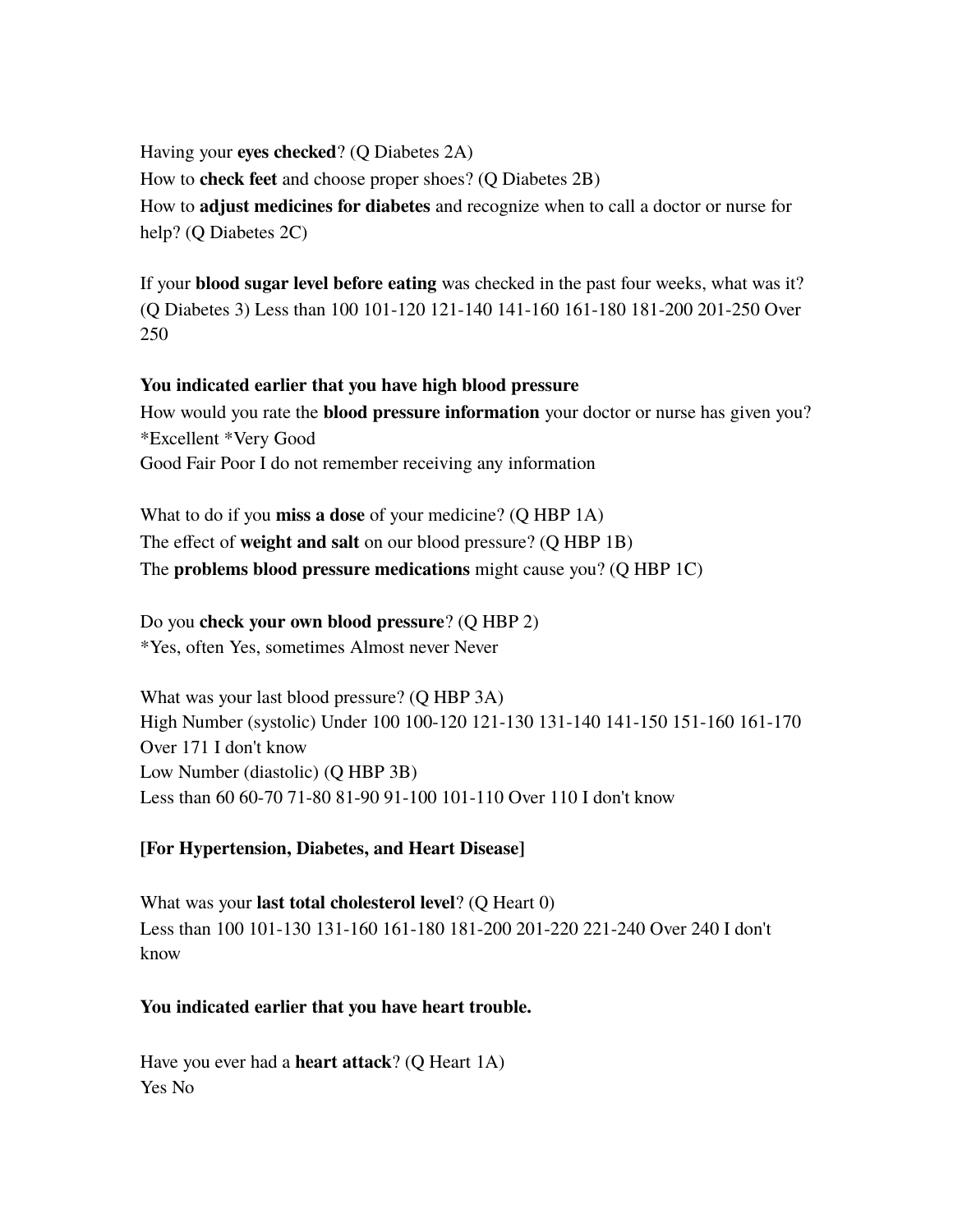If you answered yes, are you taking aspirin and a "beta blocker" such as propanolol (Inderal), or other "beta blocker" drugs that end with a 'lol'? (Q Heart 1B) Yes\* No I am not sure

Have you had a **stroke, paralysis or "shock"?** (Q Heart 2A) Yes No

In the last month, have you **used nitroglycerin for chest pain**, tightness or angina? (Q Heart 3A)

Yes No

If you answered yes, how satisfied are you that everything is being done for your chest pain, tightness or angina? (Q Heart 3B)

\*Completely satisfied \*Mostly satisfied Somewhat satisfied Mostly dissatisfied Not satisfied at all

Have you been told that you have **heart failure**? (Q Heart 4A)

Yes No

If you answered yes, how would you rate the information your doctor or a nurse gave you about

\*Excellent \*Very Good Good Fair Poor I do not remember receiving any information

The effect of **weight and salt** on your heart failure? (Q Heart 4B) How to **adjust medicines** for your weight, shortness of breath and leg swelling? (Q Heart 4C)

Describe here any **medical errors (mistakes)** that you or your family have experienced. Errors include such things as mixed up medications or poor treatment that result in harm or additional problems. If possible, be sure to tell us the cause of the error and how it might have been avoided. Your response will help us to improve future care delivery. If you wrote in an error or harm, please help us by choosing ANY of the following categories for this error. (Please mark all that apply)

## \*ALL MUST BE PRESENT TO BE CODED A HARM

\*It caused harm, hurt or injury (Q Open 1) \*It happenend within the last year (Q Open 2) \*It happened to me (Q Open 3)

How **confident** are you that you can control and manage most of your health problems? (Q Control)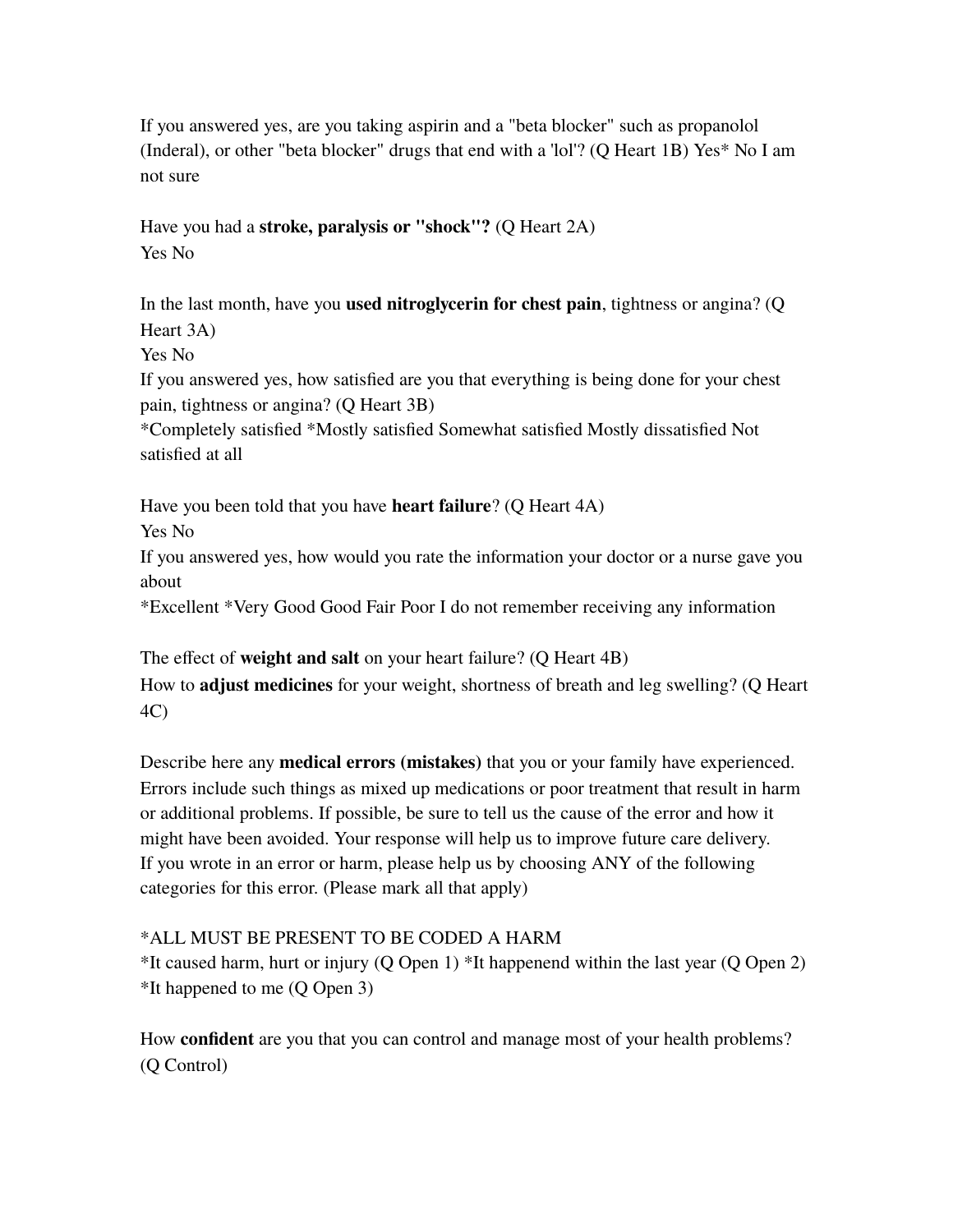\*Very confident Somewhat confident**++** Not very confident**++** I do not have any health problems.

What would it take to increase your health confidence so that you could say that you are "very confident" you can control and manage most of your health problems during the next 2 months? (Open ended)

### **MEDICAL HOME PROCESSES**

When you visit your doctor's office, how often is it well organized, **efficient,** and does not waste your time? (Q Efficient)

\*Most of the time Some of the time Almost never is it efficient. It often wastes my time. Does not apply to me. I seldom visit a doctor's office.

In the PAST 3 MONTHS did you have an **illness or injury** that kept you in bed for all or most of the day? (Q26) Yes\* No

In the PAST YEAR did you **stay in a hospital** overnight or longer? (Q27) Yes\* No

Do you have one person you think of as your **personal doctor or nurse**? (Q28) Yes\* No

Are you now also seeing a **specialist physician**? Yes No I am not sure

If you are seeing a specialist physician and your primary physician do you have **one doctor who you feel is in charge** of your medical care? Yes\* No I am not sure

Overall, are there things about the **medical care from your specialist physician (or physicians)** that could be better? No, the specialist(s) care is perfect\* Yes, some things Yes, lots of thing

Are there things about your **medical care** that could be better? (Q29) No, my care is perfect\* Yes, some things Yes, a lot of things

How **easy is it for you to get medical care** when you need it? (Q30)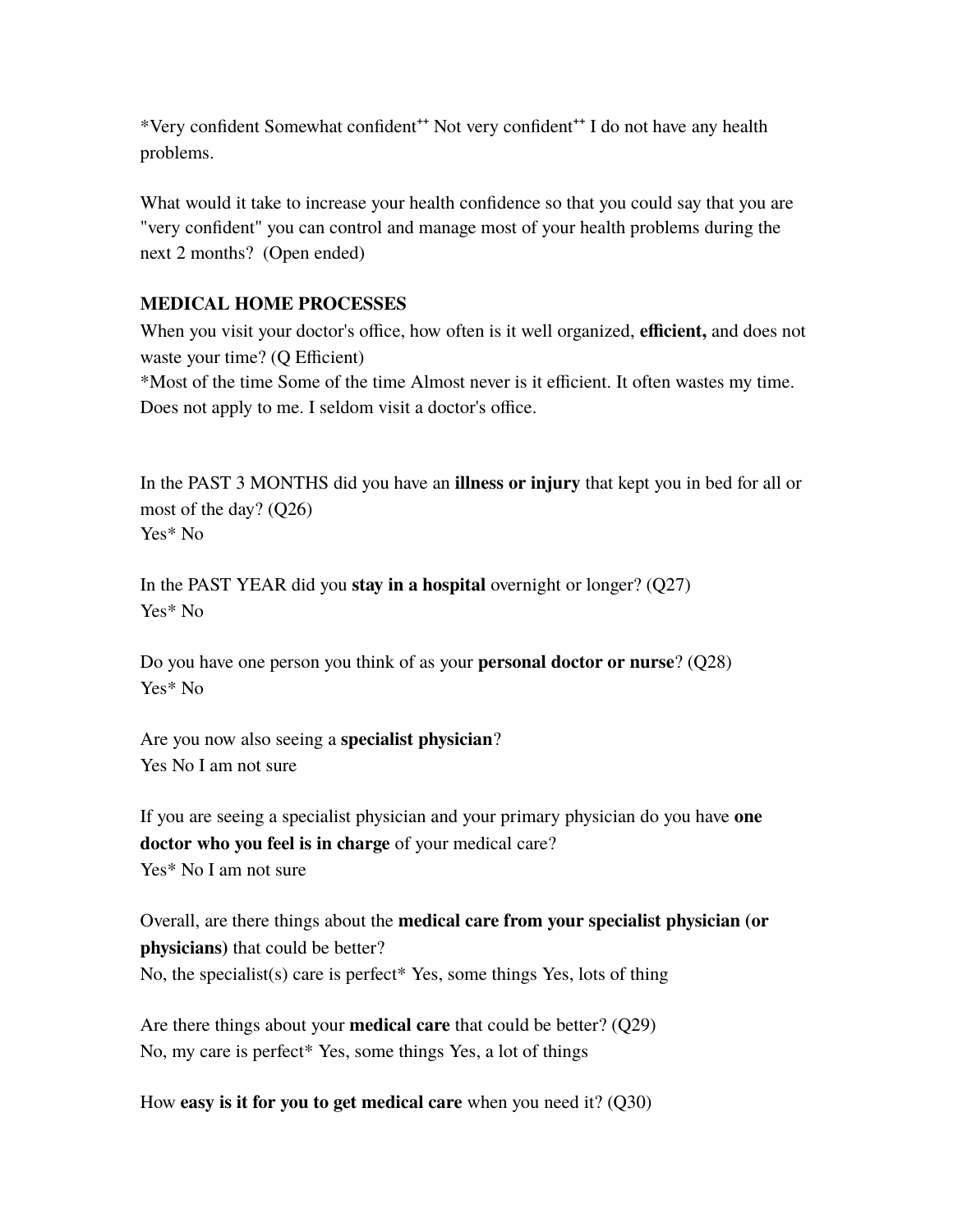Very Easy\* Easy Somewhat Difficult Very Difficult I have not needed medical care

When you think about your health care, how much do you agree or disagree with this statement:

I **receive exactly what I want and need** exactly when and how I want and need it. Strongly Agree\* Somewhat Agree Somewhat Disagree Strongly Disagree

You checked that you **have used the hospital or the emergency department in the past 12 months**. If this is true,

**How many different times have you used the hospital or emergency** department? '1 time'2-4 times 5 or more times I have not used the hospital or emergency department in the past 12 months

Do you think that there was something you or a doctor **could have done to avoid** the hospital admission or visit to the emergency department?

Yes, I am sure that if I had received better medical care or information I might have avoided time in the hospital or emergency department Maybe, if I had received better medical care or information I might have avoided time in the hospital or emergency department No, I can think of nothing a doctor or I could have done to avoid it. My time in the hospital or emergency department was necessary\*

**OPTIONS: CAHPs (Can be activated completely or randomly to reduce response burden for patients. The template used is includes items 6-23 and 41-43 from 2016 PQRS that are comparable to the 2012 CAHPs). The many remaining PQRS items that focus on decision making for tests, medications, and surgical treatments and discussion of prescriptions are new, rely heavily on remote recall and are more directly assessed and or managed by HowsYourHealth. We have chosen three of these PQRS items for cross correlation about i) test follow-up information, ii) medication instruction intelligibility, and iii) sharing of personal health information.**

**OPTION: REVIEW OF SYSTEMS (Must be activated… Adds length to assessment but documents for billing purposes)**

Purpose of Doctor appointment Please complete the following: Is your main purpose in coming to the office for a NEW concern or problem or a KNOWN (older) concern or problem? NEW concern or problem KNOWN (OLDER) concern or problem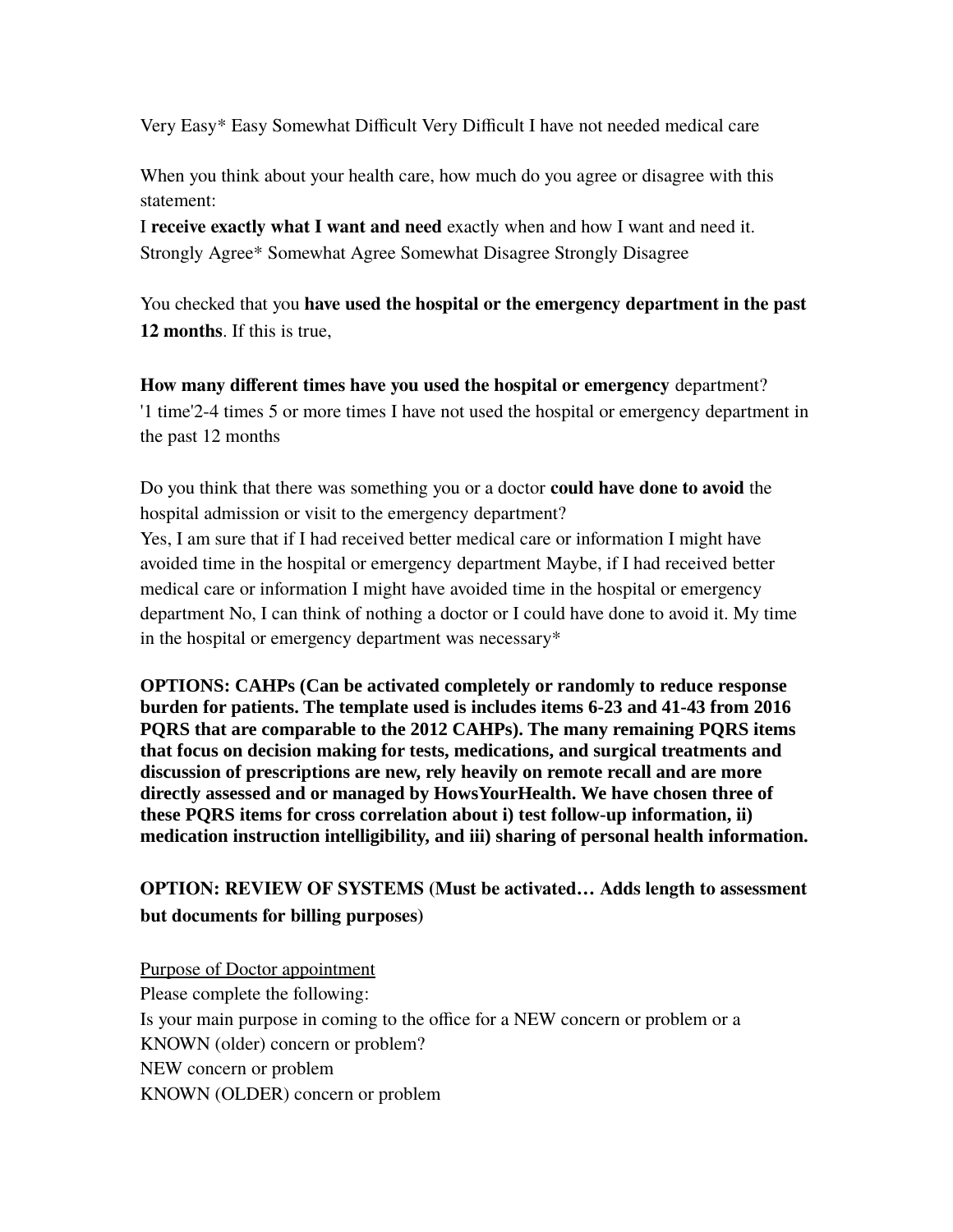### What is the concern or problem?

#### What does the concern or problem mean to you?

### Are you bothered by problems/symptoms in any of the following areas.

Check any that are new or bothersome. Stomach or Bowel: sick to stomach vomiting abdominal pain constipation diarrhea blood in stools

Heart: chest pain

heart 'pounding or skipping'

Eyes: double vision sudden loss of vision

Lungs: cough wheezing

shortness of breath

Sexual:

 impotence irregular period vaginal bleeding after menopause

Urine: frequent or painful urination bloody urine

Feelings: depression